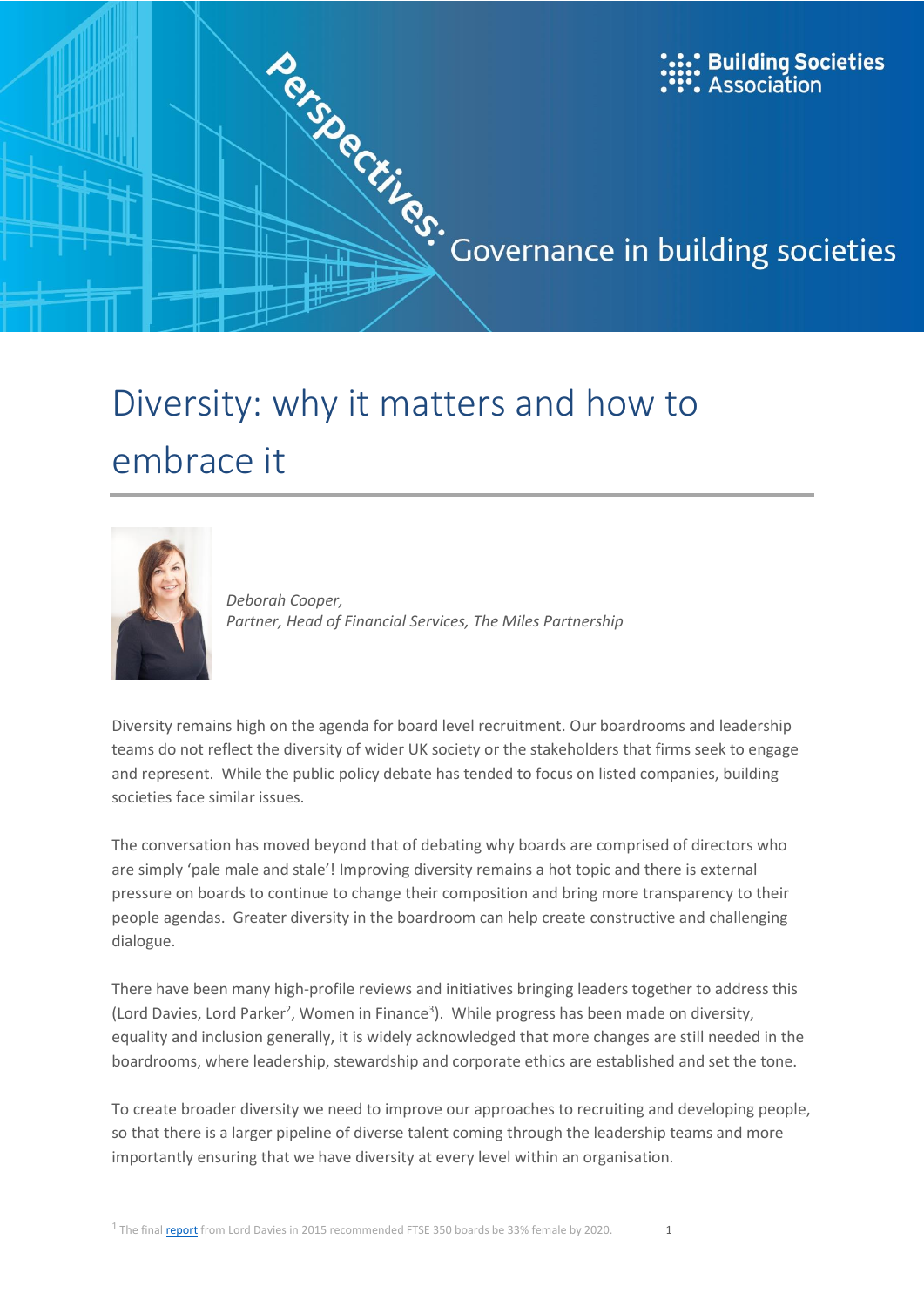Business leaders know that they cannot operate successfully without the support of their stakeholders, including their members, and employees. Increasingly stakeholders want to be assured that the composition of their boards not only includes the best range of talent, skill sets and relevant experience available to them, but that they also broadly reflect those they serve and those who work as part of our companies.

Successful companies acknowledge that they need to attract, retain and promote the best talent available, irrespective of class, nationality, gender, sexuality, age, religion, ethnic background or any other perceived difference from the "mainstream".

It is clear from all the Societies that we have been working with that the subject of diversity is being debated and many are making progress on diversifying their boards, Whilst it is easy to assume that this is a greater challenge for the smaller societies as they have greater resource constraints this is not borne out by our experience. Our observation is that the more open the chairman and chief executive are in embracing individuals from different backgrounds the more diverse their boards and leadership teams are as opposed to size per se.

## **Gender diversity**

Since the launch of the original Davies Report *Women on Boards* in 2011, progress has been made on improving the numbers of women on boards, so much so, that we are now looking at how we can develop gender diversity at all leadership levels<sup>1</sup>. This is reflected in the growing number of organisations signing up to the 2016 Women in Finance Charter<sup>1</sup>.

Within the building society sector the proportion of female board members has increased from 14% in 2011 to 22% in 2016 but many of the appointments have been Non-Executive directors. Only 15% of building society executive directors are women, compared to 9% in 2011.

## **Ethnic diversity**

 $\overline{a}$ 

The lack of ethnic diversity on building society boards is even more stark although not measured formally by the BSA (for now anyway). Many Chairmen are concerned that their boards are not reflective of the communities in which their societies are based.

The recent Parker Review of the ethnic diversity of UK Boards<sup>2</sup> estimates that to reach an ethnically diverse mix similar to that of the overall adult working population by 2021 (approximately 15%), one in five new Board appointees would need to be black or minority ethnic (BME). By 2030, it is expected that the proportion will be closer to 20% of the total UK population and by 2051, it could be over 30%. In practice, considering typical board appointment cycles, that would imply (on average) each company needing to appoint one BME director in the period to 2021. By comparison, at the time of its establishment, the target set out by the Davies Review necessitated (on average)

<sup>1</sup> https://www.gov.uk/government/publications/women-in-finance-charter

<sup>&</sup>lt;sup>2</sup>[http://www.ey.com/Publication/vwLUAssets/A\\_Report\\_into\\_the\\_Ethnic\\_Diversity\\_of\\_UK\\_Boards/\\$FILE/Beyo](http://www.ey.com/Publication/vwLUAssets/A_Report_into_the_Ethnic_Diversity_of_UK_Boards/$FILE/Beyond%20One%20by%2021%20PDF%20Report.pdf) [nd%20One%20by%2021%20PDF%20Report.pdf](http://www.ey.com/Publication/vwLUAssets/A_Report_into_the_Ethnic_Diversity_of_UK_Boards/$FILE/Beyond%20One%20by%2021%20PDF%20Report.pdf)

<sup>3</sup> The 'Women in Finance Charter' asks financial services firms to commit to implement key industry actions.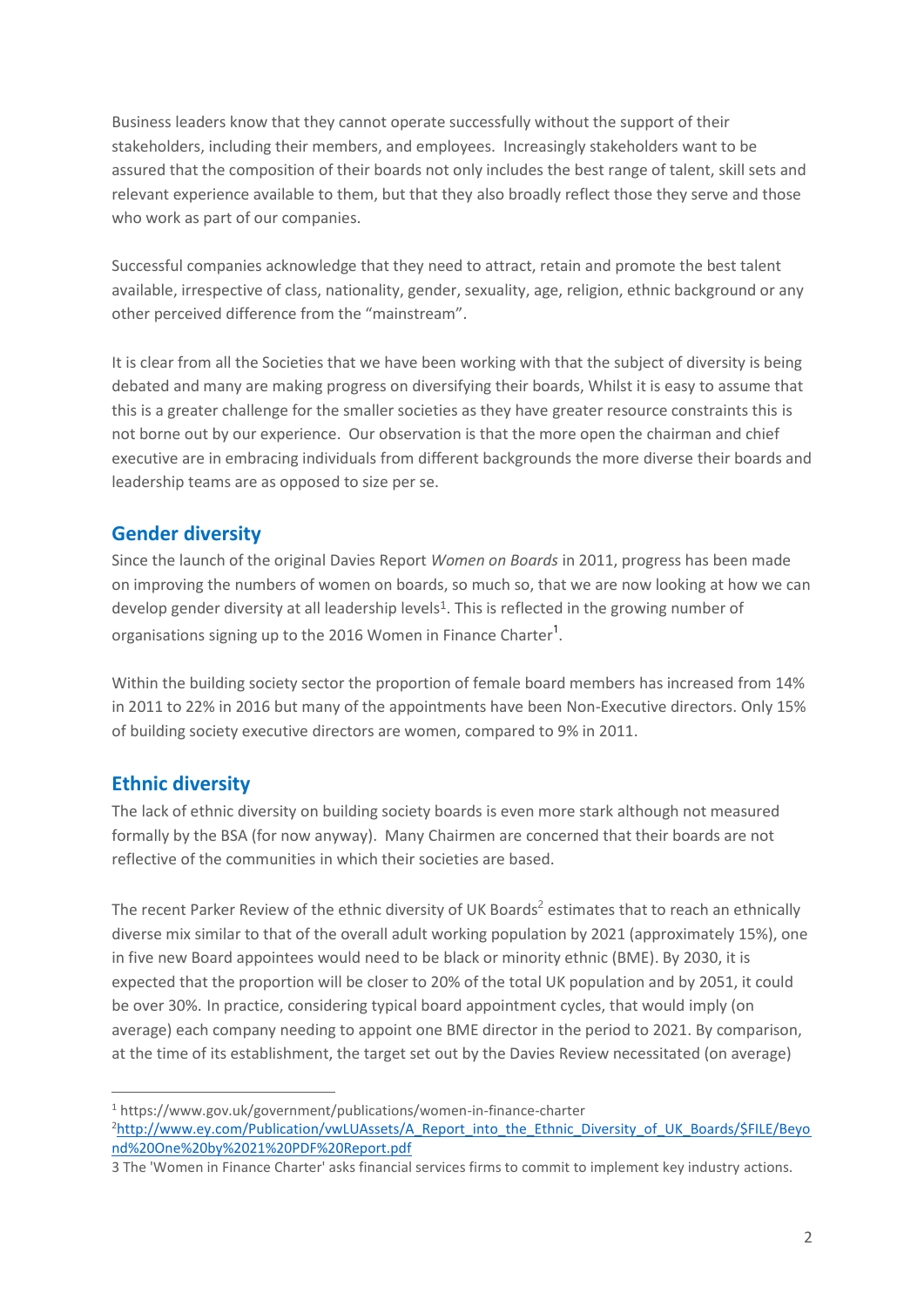that one in three new director appointees must be female. Whilst the Parker Review did focus on the FTSE 100, its findings are highly relevant to the mutual sector and highlight a call to action.

## **Diversity is multi-faceted**

The biggest shift we have seen by boards is a recognition that diversity is multi-faceted. Diversity in its broadest sense is about being open minded to individuals from all backgrounds whether that be gender, ethnicity, social class, age, sexuality or disability. And, of course, even if all these groups are represented we all still need to consider diversity of thinking, behaviours and corporate experience to ensure the optimum mix.

Building significantly more diverse leadership teams requires a different outlook. It involves bringing people of different backgrounds, viewpoints and characteristics which will by default create a different dynamic when boards are used to recruiting for 'fit' (consciously or unconsciously). Determining whether a candidate will 'fit' entails subjectivity and value judgements. It often relates to the perceived ability of an individual to 'get along' with others within an established culture and the degree to which their values are perceived to align. It is important that all individuals thrive when joining new cultures but if organisations are not aware of their own biases and preferences they can unconsciously end up appointing individuals similar to themselves, which can lead to 'group-think' and perpetuating the status quo.

Creating diversity is certainly not a quick fix and forward-looking organisations and search firms continue to collaborate so that we can all make progress on an issue that not only makes business sense but also aligns to the values and ethos of mutuality.

## **Creating high performing businesses**

Having a diverse workforce which reflects society is not an end in itself. Many organisations are realising that to create a positive environment for all to thrive and progress within is not only the right thing to do but there is a business case which supports this - work forces that are more diverse are higher performing.

Much has been learned and researched about diversity and in business the problems arising from group-think have been exposed; in particular as a result of the financial crisis. It is now widely recognised that one of the ways in which constructive debate can be encouraged is through having sufficient diversity on the board.

The first step in building a truly inclusive organisation is understanding that diversity is about more than filling quotas and complying with affirmative action initiatives. Diversity is as much about differences of approach and experience, and it is important in ensuring effective engagement with key stakeholders to deliver the business strategy. An inclusive culture is one where behaviours show that they do not just respect and value difference, employees and leaders go out of their way to seek out and value different perspectives. It is clear that to achieve this success, companies must reflect the values of their stakeholders (including employees, shareholders/members and the communities in which they sit) and also project those values externally (including to the consumers they are seeking to attract and the markets in which they operate).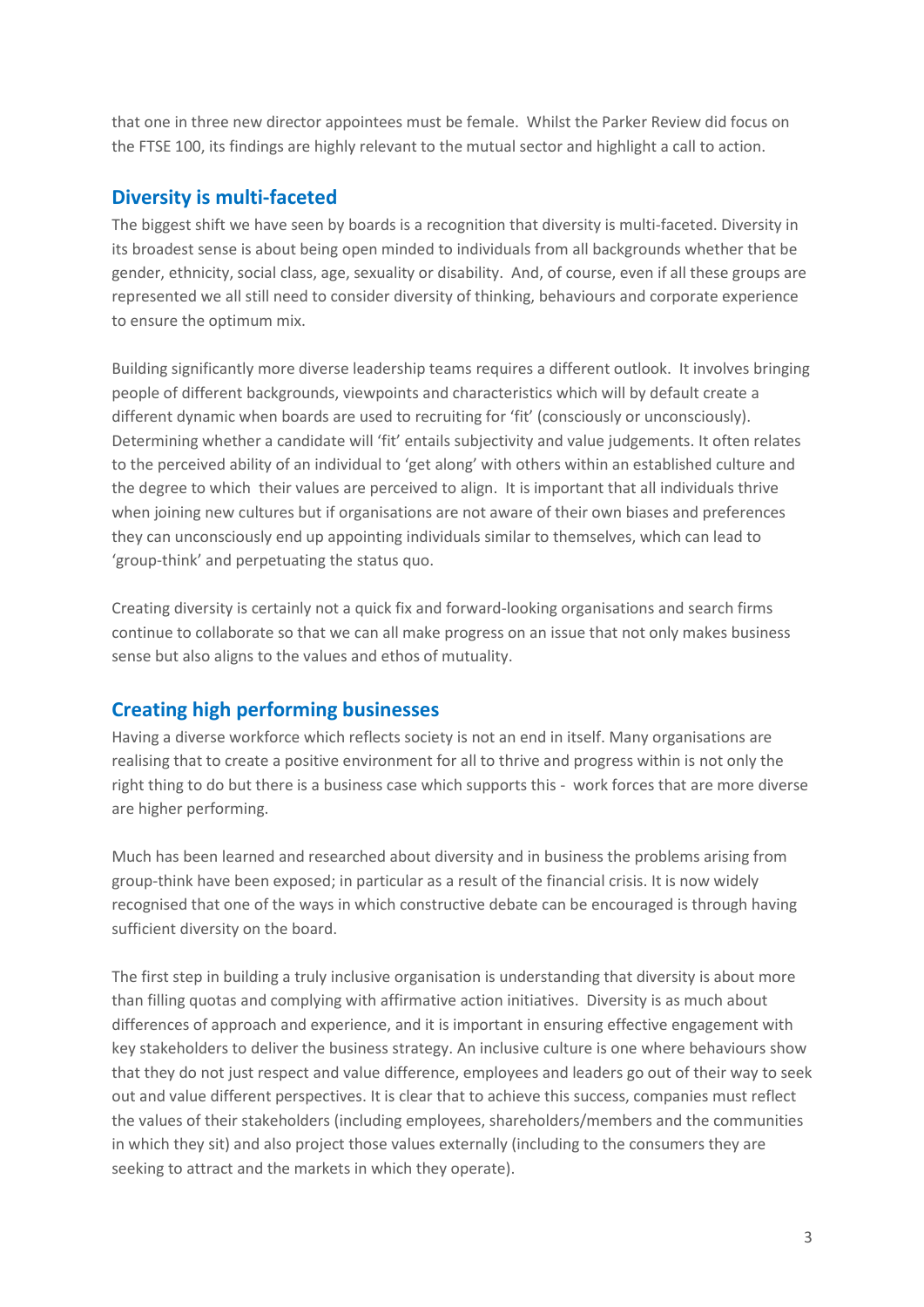A diverse workforce with clear, collective goals is generally associated with innovation, comprehensive and better-framed strategies, and decisions that are more robust resulting from increased challenge and different perspectives. Business benefits include improved employee engagement and making the organisation more capable to respond to diverse customers and their needs.

Diversity is not a quick fix: developing a long-term sustainable view on diversity, requires a joinedup, leader-led, multi-year effort. Many market-leading organisations have Diversity & Inclusion (D&I) strategies that are embedded within the firm's business and people strategies with measurable benchmarks. However, care is needed to ensure formal D&I strategies do not lead to increased segregation of individual minority groups. Focus on creating an inclusive culture is key.

#### **Tone from the top, transparency and reporting**

One of the key roles for the board includes establishing the culture, values and ethics of the Society. It is important that the Board sets a positive "tone from the top", and the directors should lead by example. A board should be committed to identifying, attracting, retaining and promoting the best talent, irrespective of any defining characteristics of any candidate.

Stewardship, mentoring and sponsorship are essential components in professional development and progression. Without the appropriate commitments from existing chairs, boards and executives, UK companies will not secure the best talent, whatever their background and wherever they may be located.

It is important for boards to embed diversity (including ethnicity and gender) in their corporate succession plan. Ideally this should be "part of a holistic approach": diversity and inclusion, reflecting changing demographics, needs to be part of the overall corporate strategy, and the board should exhibit leadership on, and reflect a commitment to, diversity and inclusion to the same extent that it does all other aspects of corporate strategy.

Whilst many boards have been very anti-quotas, many are now introducing clear targets to ensure their boards and leadership teams are more diverse with a view to…'what gets measured gets done'. This has included positive action in deliberately appointing women when there have been all male boards or leadership teams in place.

Transparency is key and a description of the board's policy on diversity set out in the annual report offers this. Typically, this includes a description of the firm's efforts to increase its diversity across the organisation, including at board level. Listed companies that do not then meet board composition recommendations by the relevant date are going to be required to disclose in the annual report why they have not been able to achieve compliance. Gender pay gap reporting will be mandatory for those with 250 or more employees as of April 2018.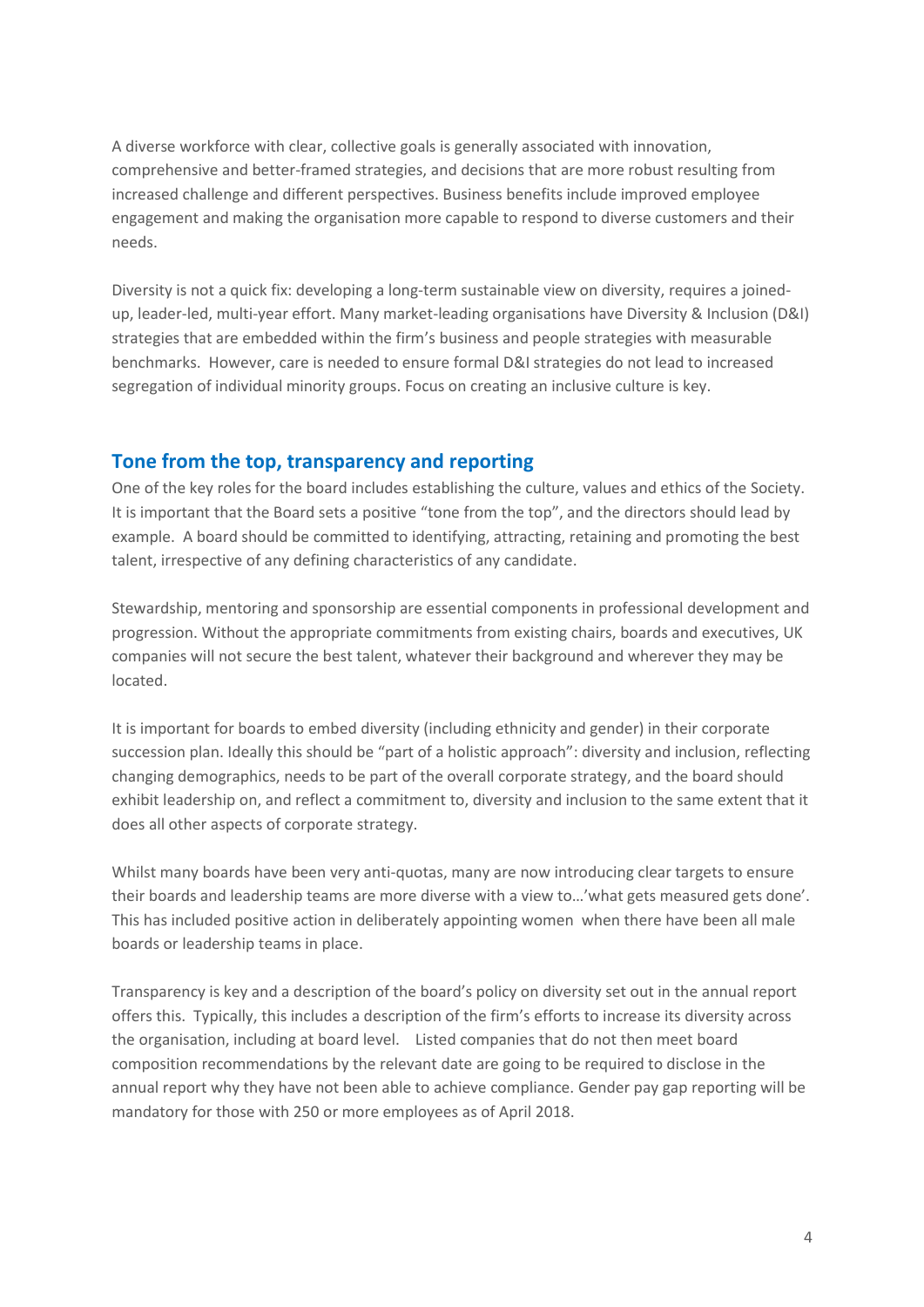## **Evolving your people strategies and plans to attract, develop and retain talent**

But it is not easy accepting difference…building diverse organisations requires bringing people of different backgrounds, viewpoints and characteristics together. This can create friction, make teams more difficult to manage and potentially slow down decision-making.

Diversity approaches need to be incorporated fully into a People Plan to enable talent to access the most appropriate development and talent programmes. Encourage reverse-mentoring allowing younger employees to feel valued and more established workers to gain a fresh perspective.

Make diversity management a part of your leadership programme, providing managers with the skills to communicate across cultures. Promote diversity from the top down *and* the bottom up ensuring that a culture of inclusivity is encouraged at every level and in every corner of your Society

To be competitive, Societies need to retain talented people from all backgrounds and ages and where it makes business sense, encourage flexible working to support them with their life and family responsibilities.

This is also about capability and the ability to recruit from the widest talent pool. Particularly in times of restructuring, redeployment and market change, we all need people with the right skills and learning opportunities in place to develop them. Societies need a talent management approach that enables all employees to work at the very top of their abilities.

To facilitate this change requires a forward looking and thinking chairman and chief executive in all of our Societies irrespective of size. Whilst the resources for each Society may be different there are diverse candidates available to all if we think laterally and openly about the competencies and experiences required to achieve a balanced board.

#### **Whilst it is unlawful to positively discriminate**

…it is possible to take positive action' which refers to a number of methods designed to counteract the effects of past discrimination and to help abolish stereotyping. Positive discrimination generally means employing someone because they come from a particular demographic or ethnic group, irrespective of whether or not they have the relevant skills and qualifications.

Action can be taken to encourage people from particular groups to take advantage of opportunities for work and training. This can be done when underrepresentation of particular groups has been identified in the previous year.

Under this broad meaning positive action may include initiatives such as the introduction of nondiscriminatory selection procedures and training programmes or policies aimed at preventing sexual harassment.

#### **How can we maximise talent pools available to you?**

Reviewing HR policies and practices with a diversity lens highlights good recruitment and selection practices that help Societies focus on building a diverse workplace. Our role in Executive Search should always be to ask the question – how we can maximise the talent pool available to you? It is a challenge and commonly commented that "there are not enough capable and qualified candidates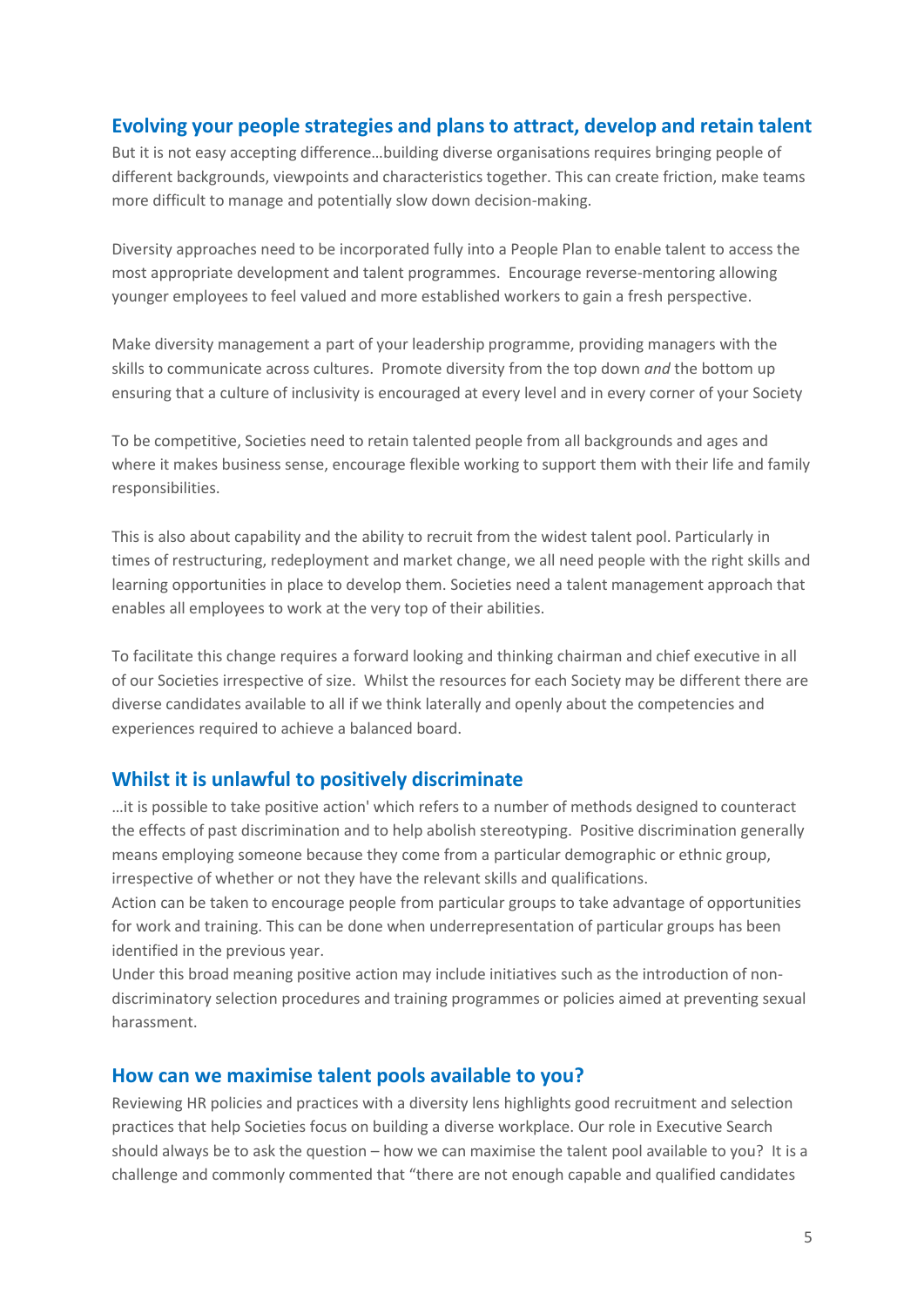from diverse backgrounds".

#### *Make Diversity a Part of Your Brand*

A strong brand creates a stronger compelling story when we go to market to attract candidates When it comes to diversity, it's not enough to simply "walk the walk". Societies need to let the world know that your organisation embraces difference and welcomes all, and the best way of doing so is by making diversity a part of your brand. It is possible to demonstrate that your Society cares by promoting volunteerism among employees and providing corporate-sponsored initiatives to raise funds and awareness for different causes. Invest in diversity by offering internships and scholarships to people from underrepresented groups.

#### *Unconscious Bias*

It makes a significant difference when our clients remain open minded as to how proven somebody is and which organisations they have worked or are working for. We are also investing more time in helping leaders understand their own 'unconscious' bias and acknowledge what we really mean by cultural 'fit'. Feedback and research has highlighted that many employees believe that the unconscious bias of CEOs and leadership teams is one of the leading reasons for the lack of progress at board level for women and individuals from minority groups.

Unconscious bias affects every area of our lives. Unconsciously, we tend to like people who look like us, think like us and come from backgrounds similar to ours. Everyone likes to think he or she is open-minded and objective, but research has shown that the beliefs and values gained from family, culture and a lifetime of experiences heavily influence how we view and evaluate both others and ourselves.

These thought patterns, assumptions and interpretations or biases we have built up over time help us to process information quickly and efficiently. From a survival standpoint, bias is a positive and necessary trait. We all have unconscious bias. In business, however, bias can be costly. It can cause us to make decisions that are not objective; and ultimately, we miss opportunities. Therefore, being aware of our natural disposition to bias is the first step in eliminating it in our hiring decision making process and allowing boards to be more open to the possible.

Our aspirations too tend to reflect the current norm and, with relatively few women or BME in key roles, unconscious beliefs about career advancement could be holding some back from reaching the top. Bias comes in many forms, from assuming you need to take on more "masculine" characteristics to succeed, to doubting your abilities and strengths. We can all play a coaching role in encouraging and inspiring individuals to go forward for roles both internally and externally.

#### *Creating New Talent Pools*

Both the Davies and Parker Reviews highlighted that the professionalisation of boards meant that the skills criteria for candidates has increasingly focused on the need to have substantial business and board level experience. This has also evolved into many financial services organisations still stating a need for candidates to have had significant prior financial responsibility which has led to a dominance of accountants on boards. Whilst there is a real need for candidates to have exposure to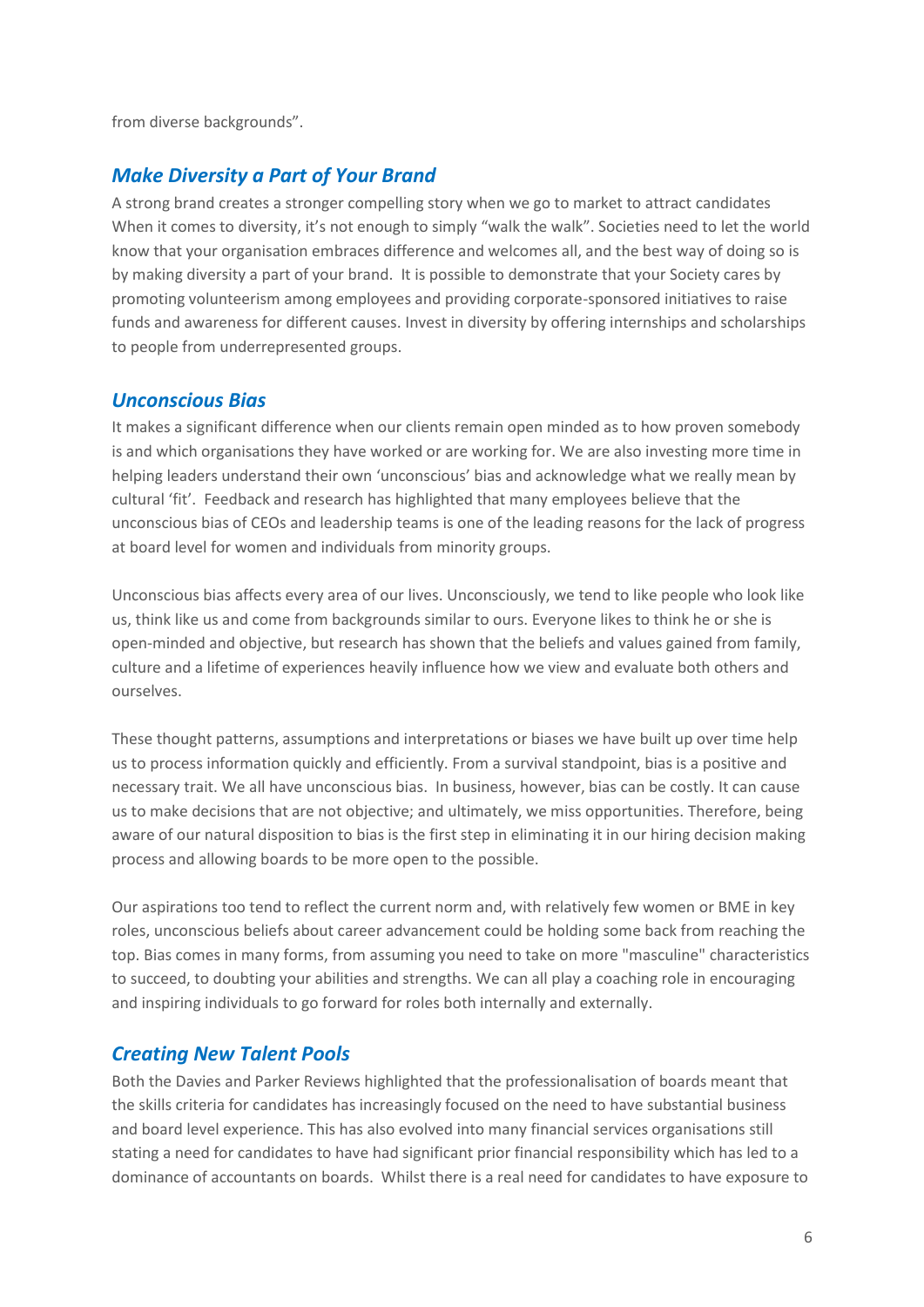board level decision making and be financially literate, just like sector expertise this can be taught and should not be a prerequisite for all appointments . To maximise the talent available to us we need to consider the blend of skills around the board table and also appoint individuals who have the potential to be board members rather than all being proven already.

We are more likely to increase ethnicity if we consider appointing from outside the corporate mainstream, including entrepreneurs, senior individuals with professional service backgrounds, academics and civil servants. Increasingly, this means looking beyond the traditional sources to identify and leverage new talent pools both internally and externally.

## *Attracting and Assessing Talent*

We can all play a key role in 'stress testing' the candidate brief and greater emphasis should always be placed on considering a broader mix of skills and experience.

Whether you are advertising or creating a candidate brief for executive search the following suggestions and considerations help reveal and remove bias that may affect who is selected for an interview, how the interview is conducted, and final selection of candidates. Removing bias from the recruitment process requires ongoing review of practices, both the process and the outcomes to uncover systematic barriers.

- Develop a clear and consistent set of guidelines, including clear measures and targets focused on improving diversity. Both as the employer and for your recruitment partners.
- Value talent within your own organisation before going to market. Consider how you can offer stretch opportunities to enable individuals to step up into roles. Provide opportunities that offer stretch for those with potential; champion aspiring internal and external talent.
- Develop longer-term relationships with diverse talent in the market so that you become an Employer of Choice, at all levels. This might include engaging more with the wider community and the government on its education agenda.
- Establish a recruitment philosophy specifically focused on skills; create barrier-free job descriptions and reduce bias in the assessment process.
- Focus on the content rather than the style of the CV and what they've achieved; remove any 'horns and halo' effect attached to academics and employer brands.
- Values are important but avoid subjective terms in the recruitment process, such as 'best cultural fit.' This can unwittingly exclude qualified candidates without gaining a deeper understanding of their potential.
- Acknowledge your own bias and preferences; and pay attention to differences and how you react to them (including communication style, 'personal impact/gravitas', levels of modesty'). Include assessors from diverse backgrounds.
- Be prepared to 'disrupt' by bringing in talent that will add to your team but may look or feel different to the 'norm'; embrace the differences and value they add.

## **What more can be done by all of us to improve diversity in the boardroom and more broadly?**

Many Boards believe they already have diverse skillsets and thinking within their Societies. But what